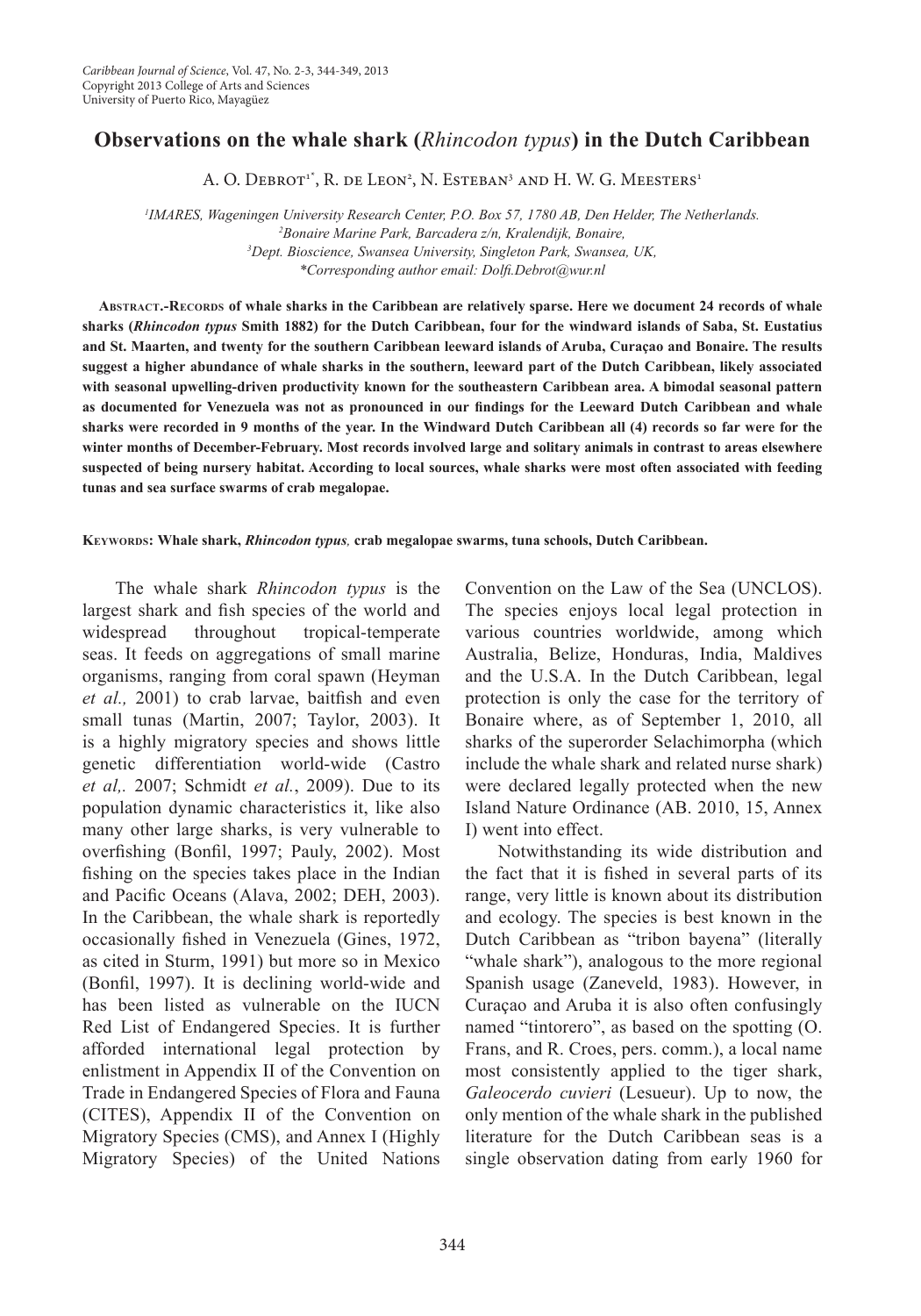(an unspecified location of) the south coast of Curaçao (Hoetink, 1969). A preliminary map by Frias-Torres (2005) showing (amongst others) whale shark distribution in the wider Caribbean shows no data for the Dutch Caribbean.

The Dutch Caribbean maritime Exclusive Economic Zone (EEZ) as established on June 10, 2010, falls principally in the pelagic zone of the Venezuela Basin, and concerns two discontinuous areas, separated by a minimum of some 550 km. One is based around the southeastern Caribbean island group of Aruba, Bonaire and Curaçao, and amounts to some 72 thousand square kilometers of sea surface. The other is based around the northeastern Caribbean islands of Saba, St. Eustatius and St. Maarten, and amounts to a total sea surface of some 22 thousand square kilometers (Fig. 1). Based on a review of published and unpublished sources, our own encounters with whale sharks, and information from experienced local divers and fishermen, we here compiled 24 records of sightings for the Dutch Caribbean for this species and summarize the findings.

Our compiled records span a period of more than 50 years (1960<). However, sixty-seven percent (67%) of the records, date from the last 5 years (2007 and onwards). This probably does not reflect any real trends in abundance of the species but is more likely due to increasing public interest in and awareness about these large and charismatic animals. All six Dutch Caribbean islands are represented with at least one or more records for the species (Fig. 1). The majority of these (20) were for the leeward Dutch maritime sector of the southeastern Caribbean (the ABCislands). Only four records were documented for the Windward Dutch Caribbean EEZ centered around the northeastern Caribbean islands of Saba, St. Eustatius and St. Maarten. The two islands with the most records were Curaçao (9 records) and Bonaire (8). All except four records, regarded adult-sized animals  $(\geq 10 \text{ m})$ , and all records concerned solitary individuals. The four smaller immature sharks (4-7 m) were observed (one each) off Bonaire and Curaçao, Saba and St. Maarten. Spatially-clustered records on successive days for Curaçao and

Bonaire in 2010 and 2011 likely regard multiple observations of the same animal. In the Leeward Dutch Caribbean, whale sharks are present throughout much of the year but appear to be least numerous towards the end of the year (November, December) and possibly mid-year (June) (Fig. 2). In the windward Dutch islands, all four records occurred in the winter months of December-January.

The southeastern Caribbean Sea, off Margarita Island, Venezuela, at about 63° W, is the most important upwelling area of the Caribbean (Monente, 1997) and supports the largest commercial (clupeid) fisheries in the region (Sturm, 1991). The leeward Dutch islands lie downstream from this area and also experience elevated marine productivity compared to most other areas of the Caribbean, including the Windward Dutch Caribbean. This may partially account for the difference in documented records for this large filter feeding species between the windward and leeward Dutch Caribbean maritime sectors, as has also been suggested to underlie inter-regional differences in marine mammals (Debrot *et al.,* 2011; Romero *et al.,* 2001).

Based on a study documenting twenty records for this species, Romero *et al.* (2000) found a pronounced uneven bimodal annual pattern for whale shark records in Venezuela. The highest concentration of whale shark records were for the Gulf of Cariaco area and occurred principally during the months of August-October while a lesser peak in whale shark records was found in January-February (Romero *et al.,* 2000). The principal peak in occurrence coincided with the period of greatest marine productivity in the area, as governed by wind-driven seasonal upwelling and inflow of freshwater from the Orinoco (Romero *et al.,* 2000). Others have found that whale sharks may time their seasonal movements to benefit from localized productivity (e.g. Wilson *et al.*, 2001). Based on our results, the same may be the case in the leeward Dutch islands but seasonality appears to be much less pronounced than in the center of marine productivity near the Gulf of Cariaco, Venezuela. Zaneveld (1961) suggests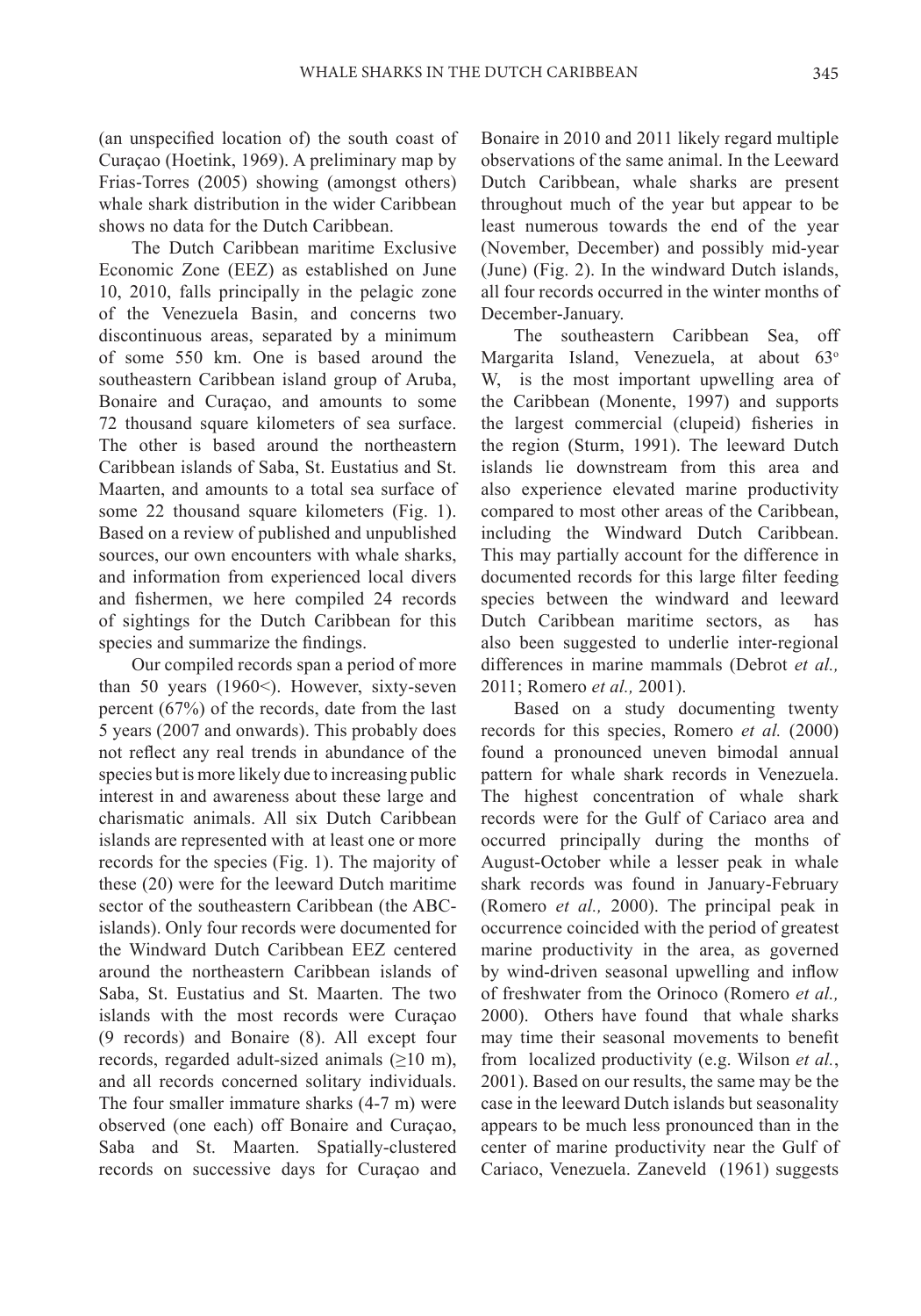

Fig 1. Spatial distribution of twenty-three whale shark records documented for the Dutch Caribbean (top: Windward Dutch Caribbean; bottom: Leeward Dutch Caribbean).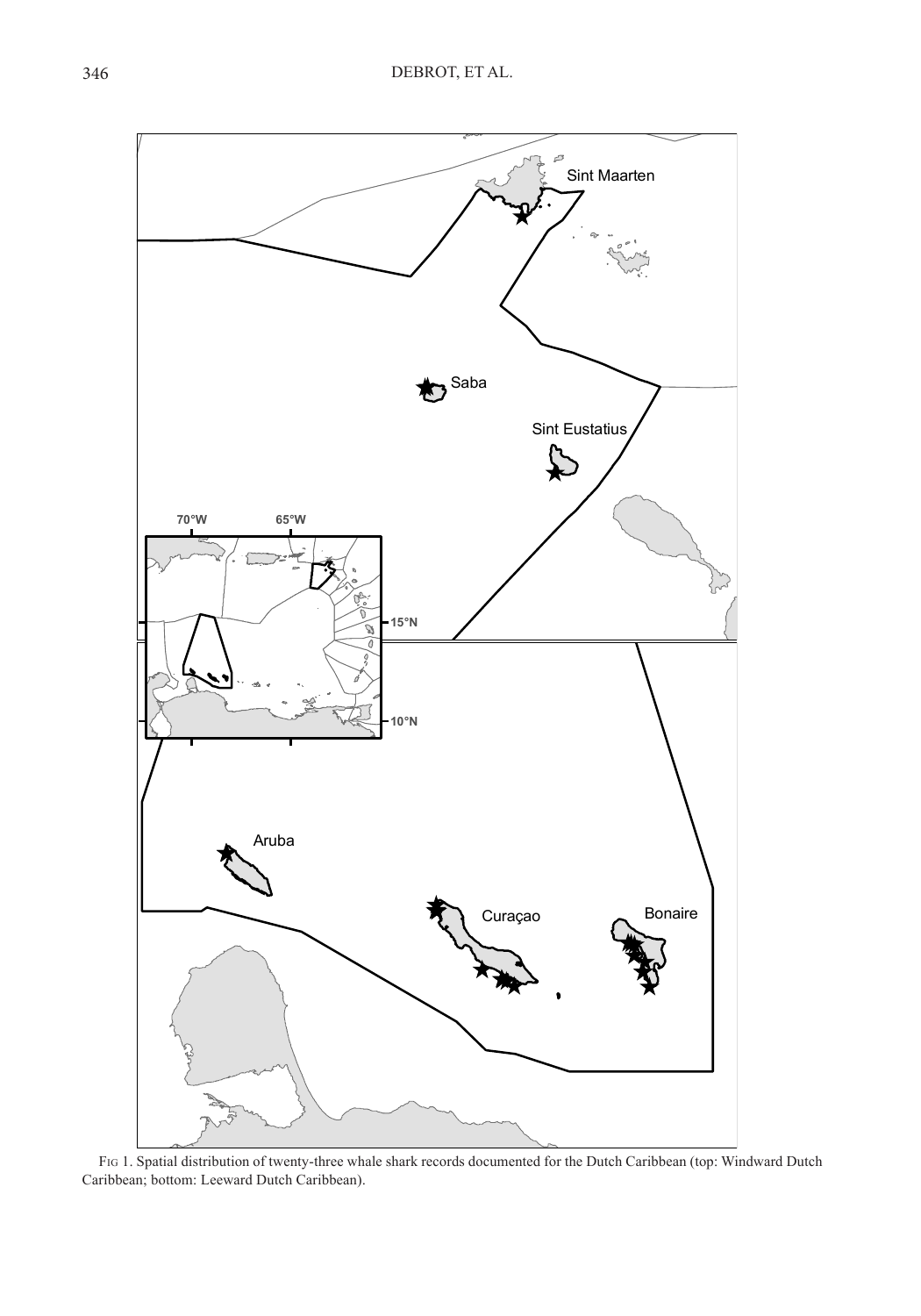

Fig 2. Temporal distribution of twenty whale sharks records in the Leeward Dutch Caribbean.

a rough bimodal annual pattern in potential food species of the whale shark for Curaçao, such as *Engraulis* (anchovies), *Harengula* (sardines) and *Decapturus* (scad), which may suggest a proximate underlying cause for bimodality in whale shark occurrence.

Grouping behavior and size distributions provide valuable insight into the way in which a species may use an area. All our twenty-four sightings regarded solitary animals. In contrast, Hoffmayer *et al.* (2005) who conducted a similar survey for the northcentral Gulf of Mexico noted that 26% of their twenty-six sightings regarded two or more animals. Also, whale sharks mature at upwards of 9 m in length (Hoffmayer *et al.,* 2005). So, while only four

of our sightings regarded immature animals (16%), in the northeastern Gulf of Mexico, animals were documented down to as small as 3 m in length and 50% of the animals were below 7.5 m in length (Hoffmayer *et al*. 2005).. Based on grouping behavior and size structure Hoffmayer *et al.* (2005) concluded that their study area appeared to be used as a nursery area for the species. Obviously, our results show a totally different picture for the Leeward Dutch Caribbean and suggests that the area forms part of the (feeding) range for principally larger individuals of an as yet undefined Caribbean subpopulation of this species.

Observations of the whale shark in the Leeward Dutch Caribbean generally take place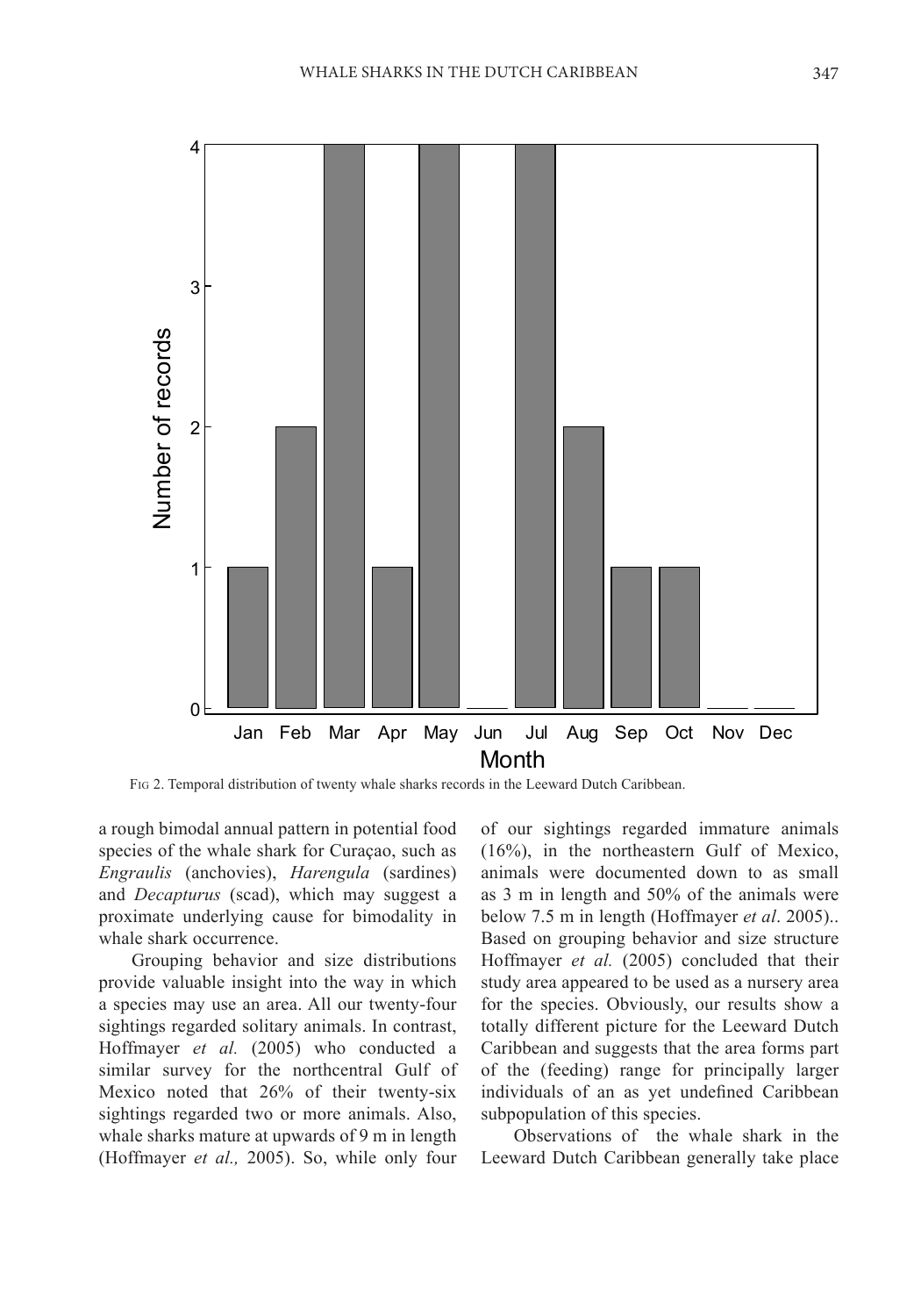in blue waters offshore from the coastal fringing reefs and in association with feeding tuna schools.

During one such instance off Fuikbaai in eastern Curaçao in the mid 1980s, AOD observed a whale shark feeding in tuna schools positioned in a stationary vertical stance by opening and closing its mouth at the water surface. It was surrounded by schools of 2-ft-long yellowfin tunas (*Thunnus albacares*) that were preying on smaller baitfish which in turn sought protection in compact schools around the whale shark. This implies potential feeding benefit to the whale shark derived from the predatory activities of the tunas. Hoffmeyer *et al.* (2005) has remarked that the highest diversity of pelagic fish aggregations in the Gulf of Mexico are associated with whale sharks. We propose that the causal mechanism for this may be based on pelagic schools of baitfish seeking protection from (a diversity of) predators by schooling tightly around whale sharks. Colman (1997) and Hoffmayer *et al.* (2005) have similarly described whale sharks feeding from a stationary vertical stance, also referred to as "suction-feeding" (Hoffmayer *et al.* 2005). However, the bulk of local observers indicate that most feeding behavior witnessed in the Dutch Caribbean concerned ram surfacefeeding directed towards surface shoals of baitfish (Taylor, 2007).

One of the records compiled concerned the unusual live stranding of a 10-plus m long shark, in Curaçao in 2005. The animal had come onto a hotel beach the day before but was pushed out to sea by concerned beach goers. The next day it beached itself again nearby and got lodged in a rock crevice. During stranding the animal was heard producing a whining sound, as if in distress (AOD, pers. obs.). Attempts to rescue it failed (Amigoe, 2005) and it was later pulled out to sea, where it sank in deep water.

In one of the whale shark records for the leeward islands, and in general fishermen's accounts, close association to surface swarms of crab megalopae was indicated. Such swarms have been documented for Curaçao before by Rice and Kristensen (1982) and further east in the southern Caribbean (St. Lucia) by Chase and

Barnish (1976) and Kidd and Rice (1986). For the Leeward Dutch Caribbean crab megalopae swarms appear to be relatively common and are reported by Rice and Kristensen to be practically an annual occurrence from 1970 through 1982. An anonymous newspaper article from September 1993 (B&N, 1993), reports a mass stranding of larval crabs in Bonaire. According to the fishermen cited in that article, such crab swarms occur practically annually and "exceptionally large sharks, the likes of which are seldom seen around Bonaire" (i.e. whale shark) are thereby typical. The most recent larval crab swarm in Bonaire occurred mid June 2010 and lasted about two weeks during a spell of quiet weather (RdL, pers. obs.).

By way of its documented food habits, the whale shark is principally an offshore pelagic species. So even though our results show that the whale shark is certainly more common in Dutch Caribbean waters than previously realized, most of our records were largely near-shore records and must certainly under-represent the actual species occurrence in the Dutch Caribbean.

Nevertheless, our results show how simple compilation of casual observations can provide various potential insights which may be used to encourage and direct more extensive study both in the Dutch Caribbean and elsewhere in the region. We conclude that there are several opportunities for further critical research and emphasizes the value of and need for more observations by all interested parties to help further elucidate the biology and conservation of these endangered, charismatic creatures.

*Acknowledgments*.-We thank Marco Accattatis, Karel Boon of Trunk Divers, Irene da Cunda, Raul Croes, Mr. R. A. Damberg, Susan Davis, Gielmon Egbreghts, Oscar Frans, John de Freitas, Kelly-Mae Gibbs of Dive Safaris, Bryan Horne of Ocean Encounters, Ron Huijbers and Jair Valentijn of Private Diving, David Kaplan, Luciana de Lima of Ocean Explorer, John Magor and Lynn Costenaro of SeaSaba, Mabel Nava, Peter Nayoski, Patrick O'Neill, Sea Saba, Eric Newton, Luis Felipe Puntel, Oswaldo Serberie, Pieter van der Vlies of Miss Ann Boat Trips, David van Weeghel, Menno Walther of